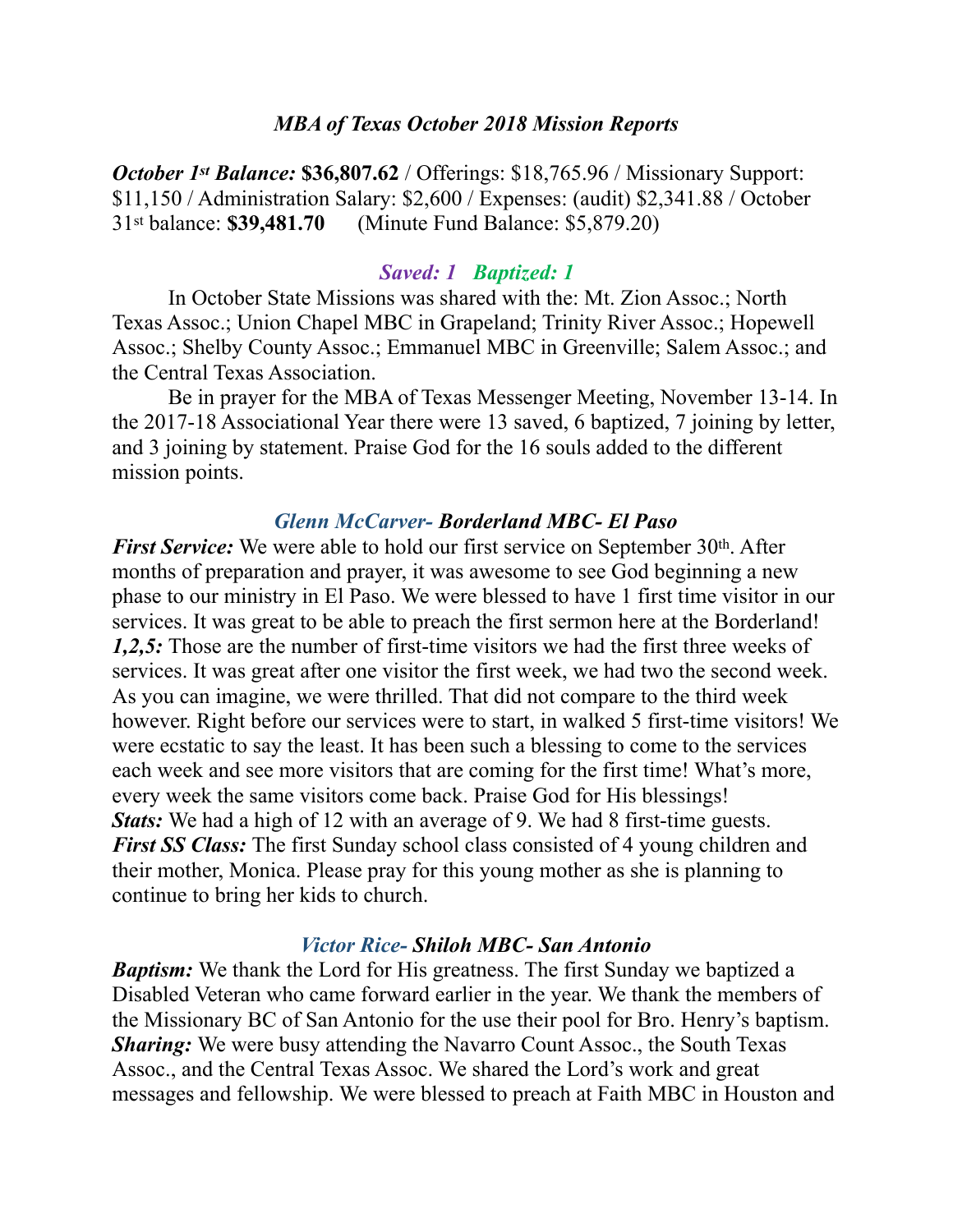Eastfield MBC in Mesquite and shared the work at Meadowbrook MBC in Wills Point. I am so thankful to share and preach.

*Stats:* Praise God for 1 baptism. Our averages were; 14 in SS; 22 in MW; 20 in EW; and 19 WE. Our offering was \$2,375, with \$339 given to missions and \$1,200 paid on rent.

*The Hurting:* The third Sunday a woman and her son came and took notes during the sermon. Afterwards she said she was scared to come forward during the invitation because men hurt her. I told her Jesus loves her and would not hurt her. Pray that she puts her trust in Christ. She brought her 9 year old who has a lot of things going on in his life. Anna said she knows God was speaking to her, and wants to be baptized. Keep her in prayer that she will proclaim Jesus as Savior.

# *Donald Trussell- Hill Country MBC- Kerrville*

*New Friends:* We had a young man, Jeremy, to join our men's Bible study this month and started attending church Sunday morning. Remember him in prayer, as he is not saved. I made a friend named Collin. He moved to Kerrville from South Africa and is a Buddhist. I tried to lead him to the Lord, but he is staunch about his beliefs, so pray for his salvation.

 I told you about our neighbor Nancy getting saved. She has not passed away yet but her health has deteriorated so that she is hallucinating from the brain tumors. She expressed a desire that the Lord be merciful to her but she is afraid of dying. Pray for her as we try to comfort her now that hospice has taken over. *Yard Sale:* We had a yard sale to raise money for a sister church in need of a new roof. Though we only raised \$100, I thought it was a good amount for a small church. We know the Lord can multiply the money!

*Stats:* Our averages for October were; 11 in SS; 11 in MW; 14 in EW, and 8 in outside Bible studies. Our offering was \$1,123, with \$150 given to missions, and \$300 paid on rent.

*Fair Time:* At the end of October, we had our "Living Water Booth" at the Kerr County Fair. I witnessed to several people and prayed with some about different needs they had. We started with 250 tracts, several cases of water, and a case of full sized large print Bibles. One man, Aaron, who was hurt in a welding accident and couldn't read a regular Bible, cried because he got a large print Bible. He went away praising God. Thank you, to the MBA of Texas Ladies Auxiliary, who gave some Bibles that we were able to use for this. We gave out 150 bottles of water, several gospel tracts, and had 2 Bibles left over out of the case. Pray for us while we minister to people in Kerrville.

# *Leland Acker- Life Point BC- Early*

*Plumbing Completed:* October was a blessed month as the plumbing was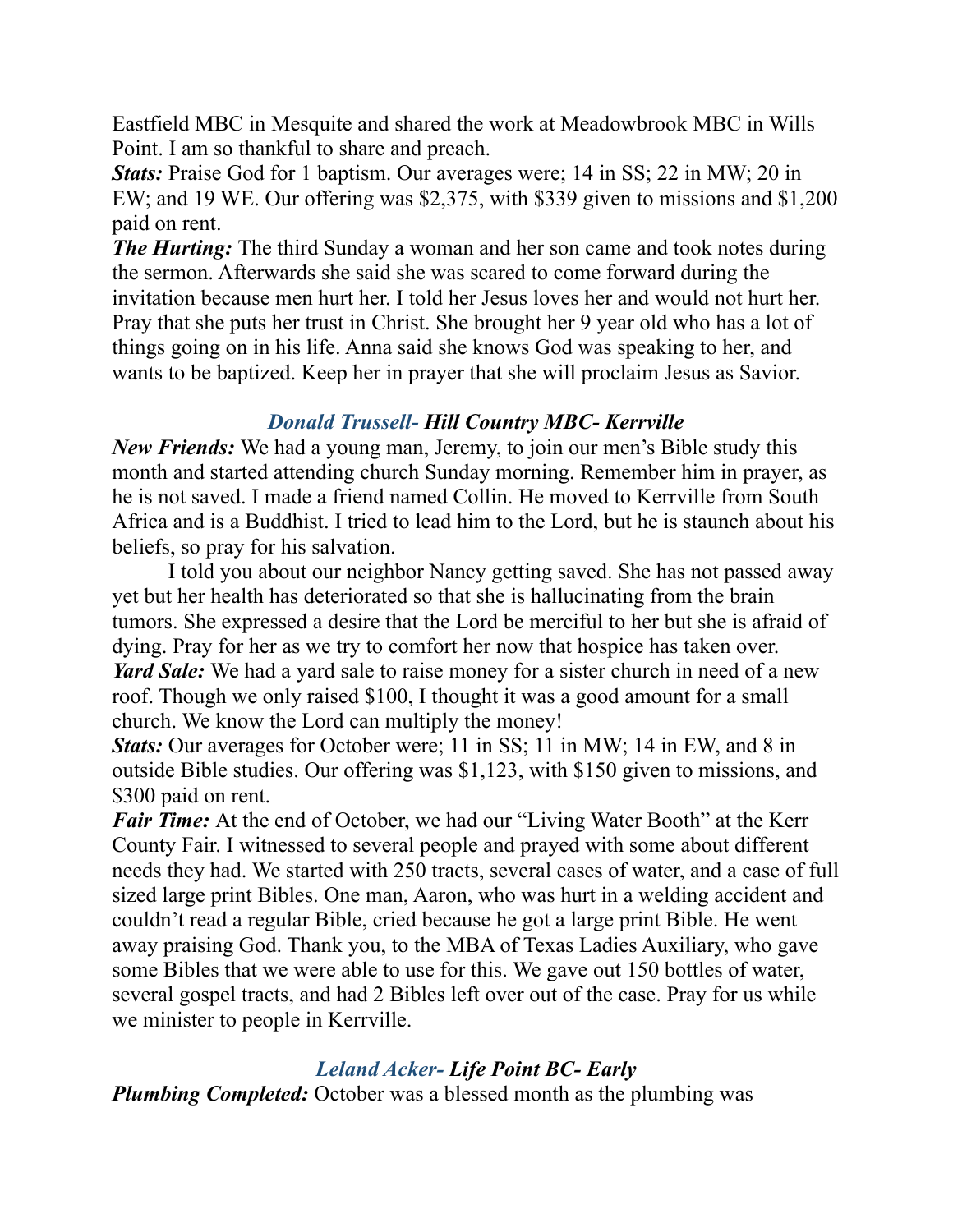completed and we were given the permit by the city to move into our new worship facility. Our first service was Sunday, Oct. 14th. Since then, we have been blessed with 1 first time visitor and a returning visitor. We still need flooring in the new facility. Currently, our floors are bare concrete, which creates dust, which causes problems for our members who have asthma or other respiratory issues. *Stats:* Our averages for October were: 20 in SS; 20 in MW; and 10 in outside Bible studies. Our offering was \$1,772.73, with \$300 given to missions, \$50 paid rent.

 We will be planning our new outreach activities within the next few weeks. Please keep us in prayer.

# *David Smith- Lifeline BC- Mansfield*

*Fantastic Friend Day:* We weren't sure Friend Day would be as good as usual since we just had our National Back to Church Sunday in September. But, in spite of the short time for preparation we had 37 to attend. We saw several new families attending and were very excited about this because our Friend Day preparation was very poor. God blessed anyway!

*Britt Farley:* Sunday morning, Oct. 28<sup>th</sup>, our men voted to give Bro. Britt a stipend of \$50 a week. It was a step of faith and trust in the Lord by our church. Britt has been active with us all summer long and is passionate for souls to be saved. He tackles door knocking with determination and inspires me to go out as well.

 Britt will be helping in outreach as well as working with some new classes in the church.

*Abundant Life Ministry:* Charlie Ellison was with us training our people in doing ministry outside the church. Bro. Charlie was a blessing as we considered the options we have, to make a difference outside of the church building.

*Stats:* Praise God for 1 salvation. Our averages were 21 in MW; 7 in Small Groups; and 5 in Venus. Our offering was \$2,384, with \$300 given to missions, and \$600 paid on rent. The church gives Bro. David \$300 toward his salary and \$150 toward his insurance.

*Planning Ahead:* Presently we are planning for our Christmas Outreach. Pray for that. Also, we will be having Financial Peace University during the winter and our first Faith Promise Conference in the Spring.

**50<sup>th</sup>:** Alice and I will be celebrating our 50<sup>th</sup> wedding anniversary on Nov. 17<sup>th</sup>. We are so excited about this great event. Our children from W.V. and VA. will be with our family here in Texas, and our church family. 50 years ago on Nov. 16, 1968 we got married and moved right to our apartment at Texas Baptist Institute & Seminary and started school.

### *Joe Bozarth- Fellowship BC- Conroe*

*Good month:* We have had a good month filled with visitors. One couple from